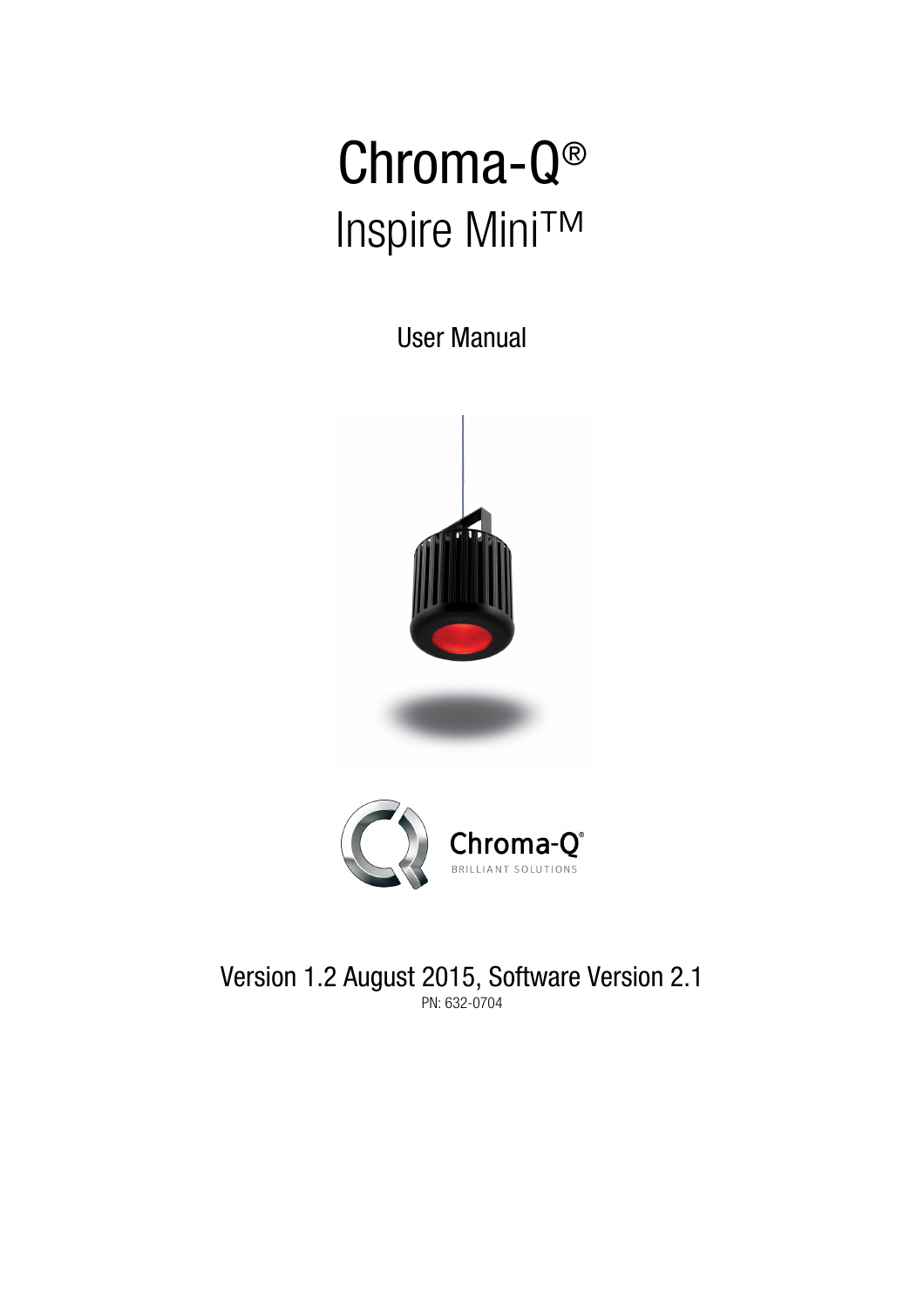

# Warranty Statement

Chroma-Q warrants to the original purchaser, with proof of purchase, that its delivered Inspire Mini models shall be free from defects in material and workmanship under normal use for a period of 36 months from date of shipment.

Chroma-Q will repair, or at its option, provide an equivalent item or replace, the defective product during the stated warranty period. This warranty applies only to the repair or replacement of the product and only when the product is properly handled, installed and maintained according to Chroma-Q instructions. This warranty excludes defects resulting from improper handling, storage, installation, acts of God, fire, vandalism or civil disturbances. Purchaser must notify Chroma-Q in writing within 14 days of noticing the defect. This warranty excludes field labour or service charges related to the repair or replacement of the product.

The warranty contained herein shall not extend to any finished goods or spare parts from which any serial number has been removed or which have been damaged or rendered defective (a) as a result of normal wear and tear, willful or accidental damage, negligence, misuse or abuse; (b) due to water or moisture, lightning, windstorm, abnormal voltage, harmonic distortion, dust, dirt, corrosion or other external causes; (c) by operation outside the specifications contained in the user documentation; (d) by the use of spare parts not manufactured or sold by Chroma-Q or by the connection or integration of other equipment or software not approved by Chroma-Q unless the Customer provides acceptable proof to Chroma-Q that the defect or damage was not caused by the above; (e) by modification, repair or service by anyone other than Chroma-Q, who has not applied for and been approved by Chroma-Q to do such modification, repair or service unless the Customer provides acceptable proof to Chroma-Q that the defect or damage was not caused by the above; (f) due to procedures, deviating from procedures specified by Chroma-Q or (g) due to failure to store, install, test, commission, maintain, operate or use finished goods and spare parts in a safe and reasonable manner and in accordance with Chroma-Q's instructions (h) by repair or replacement of engines without factory training.

The warranty contained herein shall not apply to finished goods or spare parts which are sold "as is", as "second-hand", as used", as "demo" or under similar qualifications or to Consumables ("Consumables" is defined as any part(s) of goods or part(s) for use with goods, which part(s) of goods or part(s) for use with goods are consumed during the operation of the goods and which part(s) of goods or part(s) for use with goods require replacement from time to time by a user such as, but not limited to, light bulbs).

The warranty contained herein shall not apply, unless the total purchase price for the defective finished goods or spare parts has been paid by the due date for payment.

The warranty contained herein applies only to the original purchaser and are not assignable or transferable to any subsequent purchaser or end-user.

This warranty is subject to the shipment of the goods, within the warranty period, to the Chroma-Q warranty returns department, by the purchaser, at the purchasers expense. If no fault is found, Chroma-Q will charge the purchaser for the subsequent return of the goods.

Chroma-Q reserves the right to change the warranty period without prior notice and without incurring obligation and expressly disclaims all warranties not stated in this limited warranty.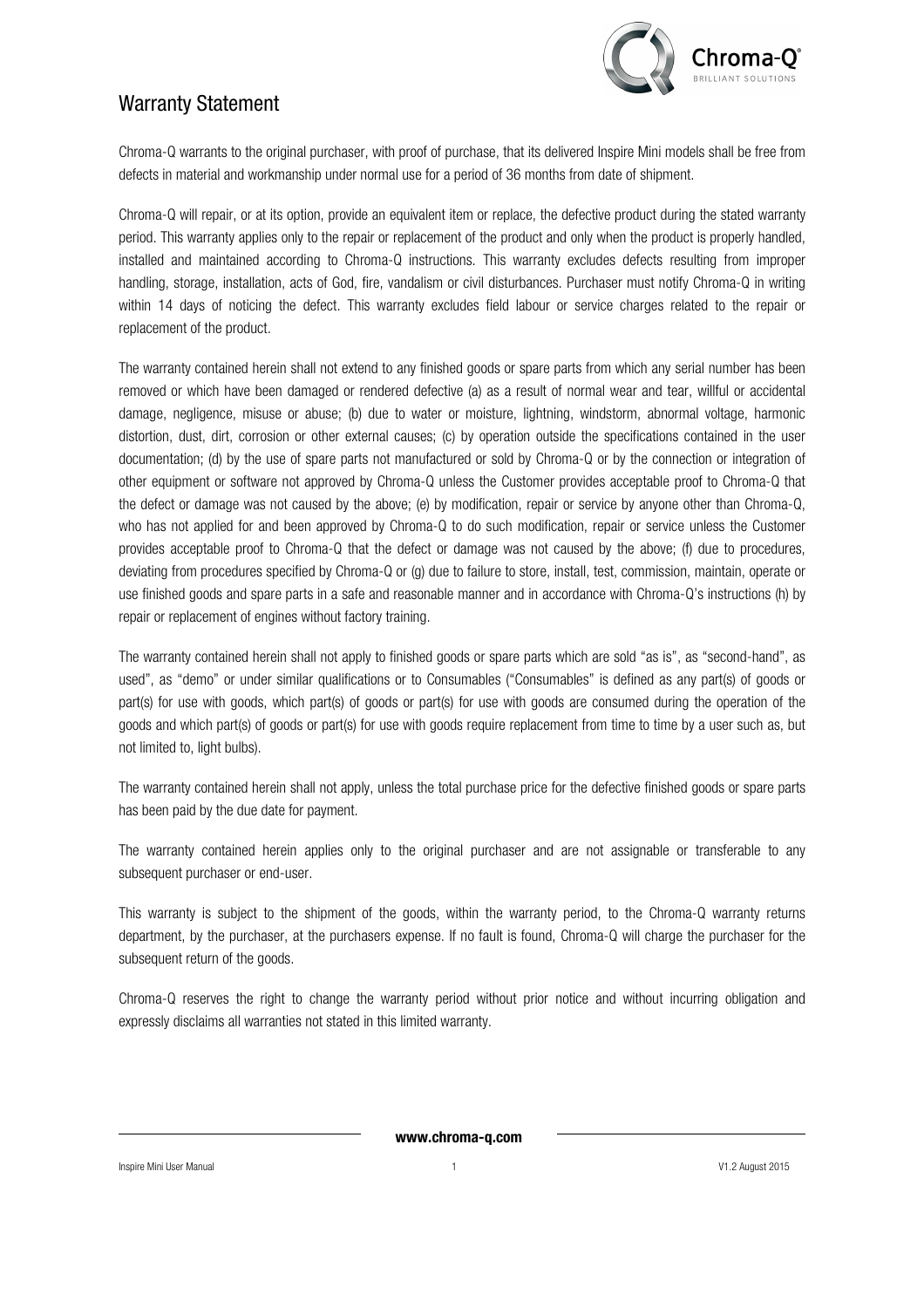### Disclaimer

The information contained herein is offered in good faith and is believed to be accurate. However, because conditions and methods of use of our products are beyond our control, this information should not be used in substitution for customer's tests to ensure that Chroma-Q products are safe, effective, and fully satisfactory for the intended end use. Suggestions of use shall not be taken as inducements to infringe any patent. Chroma-Q sole warranty is that the product will meet the sales specifications in effect at the time of shipment. Your exclusive remedy for breach of such warranty is limited to refund of purchase price or replacement of any product shown to be other than as warranted.

Chroma-Q reserves the right to change or make alteration to devices and their functionality without notice due to our on going research and development.

The Chroma-Q Inspire Mini range has been designed specifically for the lighting industry. Regular maintenance should be performed to ensure that the products perform well in the entertainment environment.

If you experience any difficulties with any Chroma-Q products please contact your selling dealer. If your selling dealer is unable to help please contact support@chroma-q.com. If the selling dealer is unable to satisfy your servicing needs, please contact the following, for full factory service:

| Outside North America:  | North America:       |
|-------------------------|----------------------|
| Tel: +44 (0)1494 446000 | Tel: 416-255-9494    |
| Fax: +44 (0)1494 461024 | Fax: 416-255-3514    |
| support@chroma-q.com    | support@chroma-g.com |

For further information please visit the Chroma-Q website at www.chroma-q.com.

Chroma-Q and Inspire Mini are trademarks, for more information on this visit www.chroma-q.com/trademarks.

The rights and ownership of all trademarks are recognised.

#### Important Notice:

As per the requirements in the Occupational Safety and Health Administration standards for product approval, please refer to the OSHA web pages http://www.osha.gov/dts/otpca/nrtl/ for information on the list of Nationally Recognized Testing Laboratories (NRTLs) and the scope of recognition.

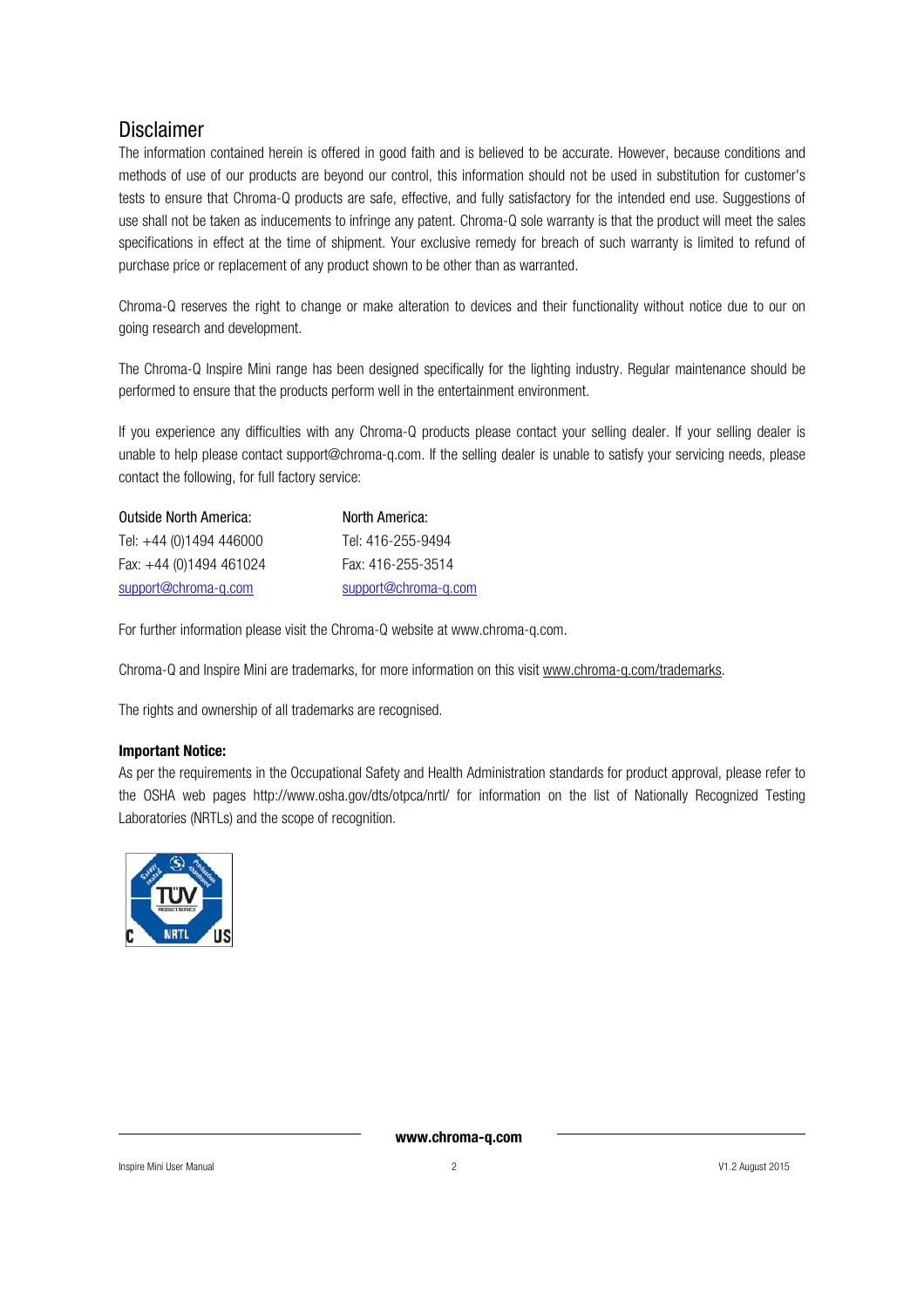# **Table of Contents**

| 2. |     |  |  |  |  |  |
|----|-----|--|--|--|--|--|
|    | 2.1 |  |  |  |  |  |
|    | 2.2 |  |  |  |  |  |
|    | 2.3 |  |  |  |  |  |
|    | 2.4 |  |  |  |  |  |
|    | 2.5 |  |  |  |  |  |
|    | 2.6 |  |  |  |  |  |
|    | 2.7 |  |  |  |  |  |
|    | 2.8 |  |  |  |  |  |
| 3. |     |  |  |  |  |  |
| 4. |     |  |  |  |  |  |
|    | 4.1 |  |  |  |  |  |
|    | 4.2 |  |  |  |  |  |
| 5. |     |  |  |  |  |  |
| 6. |     |  |  |  |  |  |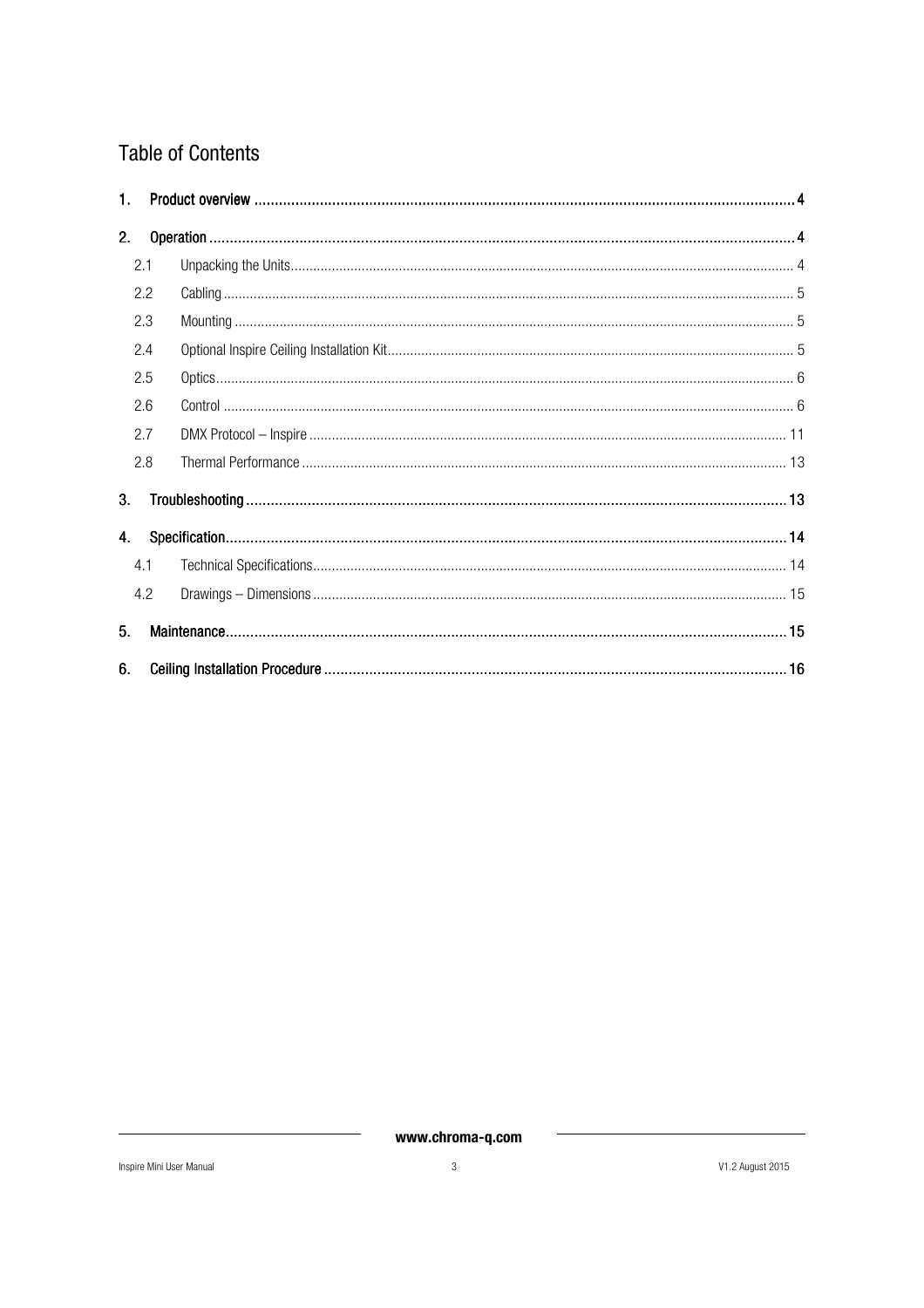# 1. Product overview

The new Chroma-Q® Inspire Mini™ LED house light is a powerful and compact multi-purpose creative lighting tool that compliments the award winning Inspire range. Continuing to utilise some of the innovative core technologies found in the incredibly popular Chroma-Q Color Force™ range. The fixture has a wide 65 degree beam angle, designed for venues with lower ceiling or balconies. The Inspire Mini provides a choice of beautiful whites, soft pastels and bold saturates - all from one fixture. By incorporating industry standard DMX-512 control, the Inspire Mini is able to integrate seamlessly with an existing DMX infrastructure and can be controlled by any DMX supported lighting console. The Inspire Mini provides an excellent selection of stunning mixed colours and 'true' whites with no unsightly colour separation shadows. The Inspire Mini also features an energy-efficient compact LED design providing reduced maintenance and running costs.

The Inspire Mini fixture is built with a single light engine featuring 30 high powered LEDs (combination of white, red, green and blue). Built with an internal power supply, the fixture can operate as a standalone unit or be remotely controlled through the ANSI E1.11 USITT DMX 512-A protocol. The control options incorporate a choice of multiple channel intensity control, effects and a dynamic Variable Effects Engine integrated in the software, which gives the user full control of the effects combination.

The product's robust anodised aluminium extruded enclosure houses a discreet cable management system and additional protection is built around the optics.



#### Note: HANDHELD COLOUR METERS

Handheld Colour Meters provide a limited measuring range for LED fixtures, which results in inconsistent and unreliable data.

All photometric values listed in this document are based on testing and measurements conducted by certified independent laboratories with reference to the IES standards.

# 2. Operation

### 2.1 Unpacking the Units

The Inspire Mini package includes 1 unit Inspire Mini fixture, power connector (EU) or power cord (US), safety chain and a Quick Start Guide. We recommend that you keep the original packaging in case the item needs to be returned.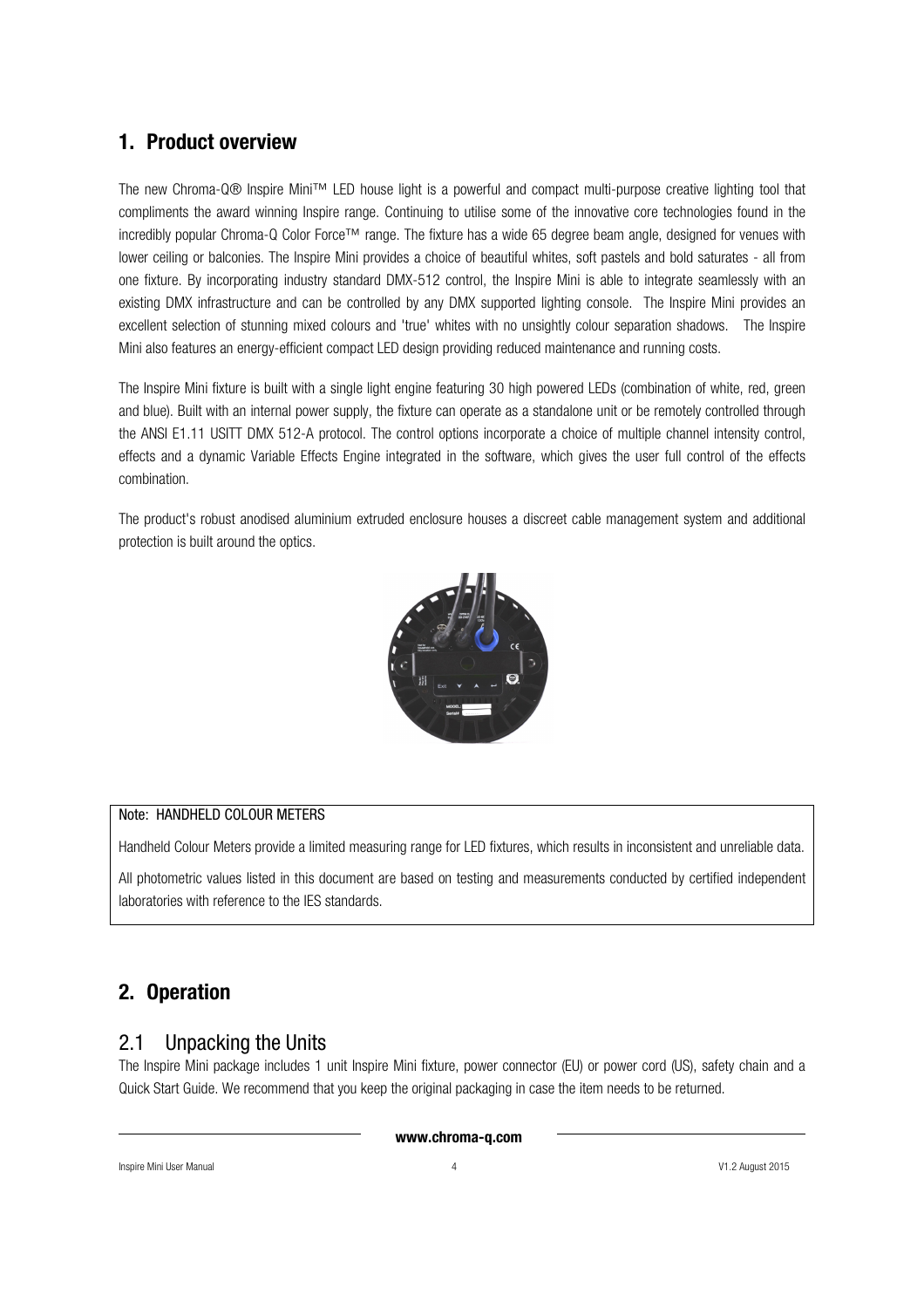# 2.2 Cabling

The Inspire Mini utilises a powerCon connector for power input. The DMX control data input and through connections from an external control console are via two XLR 5-pin connectors. The chassis are ground bonded.

|  |  | XLR 5-pin Cable: |  |
|--|--|------------------|--|
|  |  |                  |  |

| Pin#           | Function         |  |
|----------------|------------------|--|
|                | Ground (Screen)  |  |
| $\overline{2}$ | Data Minus       |  |
| 3              | Data Plus        |  |
| 4              | Spare Data Minus |  |
| 5              | Spare Data Plus  |  |

Power Cable:

| International    | North American     | Connections |                  |  |  |
|------------------|--------------------|-------------|------------------|--|--|
| Colour Code      | <b>Colour Code</b> |             |                  |  |  |
| Green and Yellow | Green              | Earth $(E)$ | Ground (Green)   |  |  |
| Blue             | White              | Neutral (N) | Neutral (Silver) |  |  |
| <b>Brown</b>     | <b>Black</b>       | Live (L)    | Hot (Gold)       |  |  |

Important Notice: The use of an opto-splitter for DMX signal distribution is highly recommended when several fixture units are not plugged into the same power source.

### 2.3 Mounting

The Inspire Mini is built with a mounting bracket for overhead hanging applications. The mounting bracket has a 12.7mm / ½" diameter hole. Secure the fixture with a safety bond. A provision for a fixing hold is built into the fixture.

# 2.4 Optional Inspire Ceiling Installation Kit

The Inspire Mini can be mounted onto the ceiling with the Inspire Ceiling Installation Kit, which consists of the following items: (See Table & Drawing below; see Ceiling Installation Procedure on page 16 of this User Manual)

|                 | Trim Ring Inspire Black                   |
|-----------------|-------------------------------------------|
| $\sqrt{2}$      | <b>Bracket Hook</b>                       |
| $\overline{3}$  | T-Nut 1/4-20" Economy 15S                 |
| 4               | Angle support ceiling mounting            |
| $5\overline{5}$ | Screw Flanged Button Socket 1/4-20 x 3/4" |

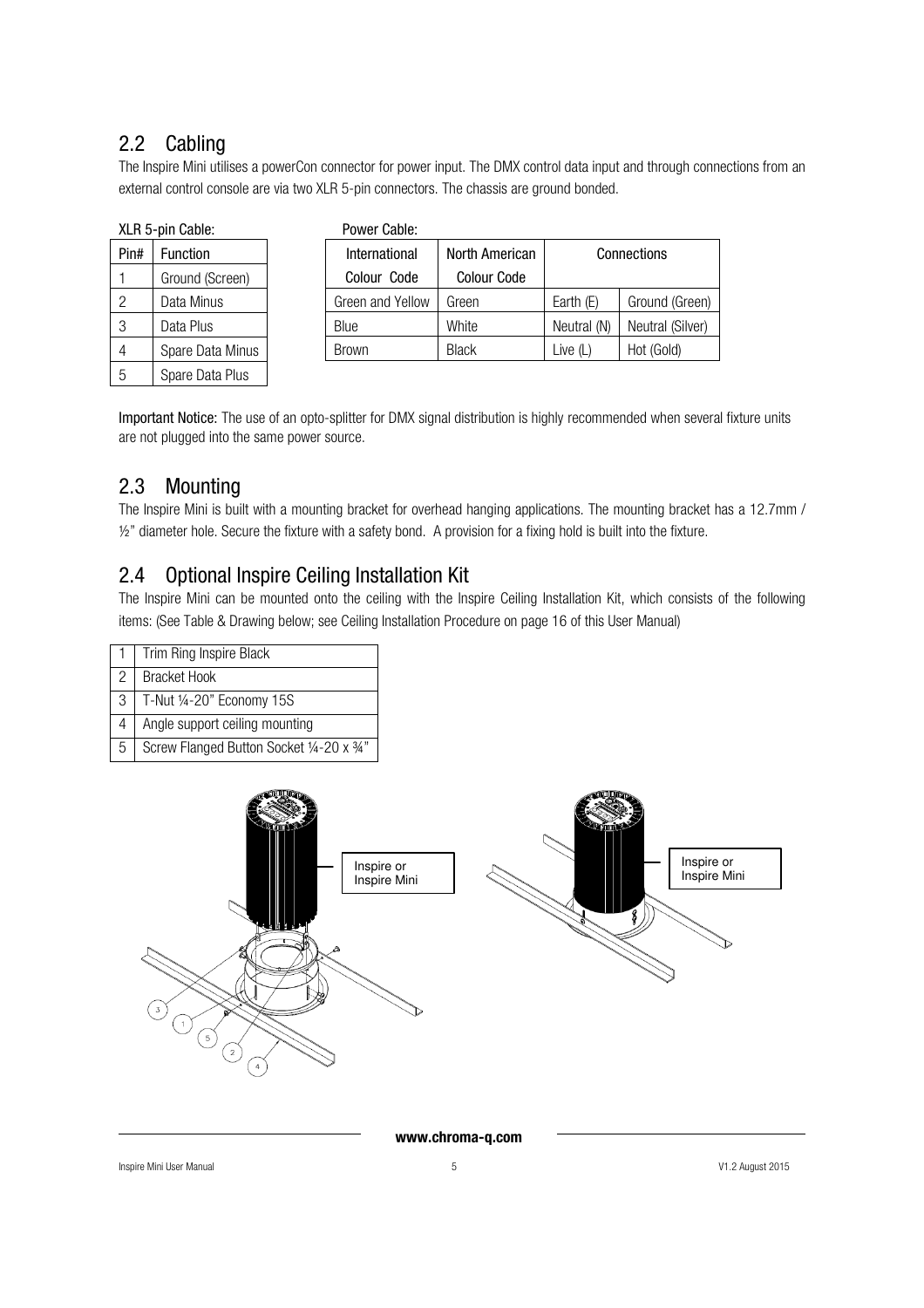Caution: The angle supports of the ceiling installation kit must be mounted or attached to the ceiling with the appropriate load capacity.

### 2.5 Optics

The Inspire Mini is built with Wide lens with a beam angle of approximately  $\sim 65^{\circ}$ .

# 2.6 Control

The Inspire Mini can operate as a standalone unit or be controlled remotely via ANSI E1.11 USITT DMX512-A protocol. The control functions can be accessed through the LCD display at the rear of the fixture with 4 push buttons.



#### Power-Up Display:

On power-up and home position, the display shows the Main Menu:

- model name
- software version
- the DMX address
- current assigned mode
- number of assigned channels

#### Display Mode:

The LCD is backlit when you access the menus. This will turn off when left undisturbed for 5 seconds.

#### Control Modes:

The Inspire Mini consists of a single LED engine with a combination of 6 Red LEDs, 6 Green LEDs, 6 Blue LEDs and 12 Neutral White LEDs for a total of 30 LEDs. Control of the fixture can be set by selecting a control mode from the list of options below: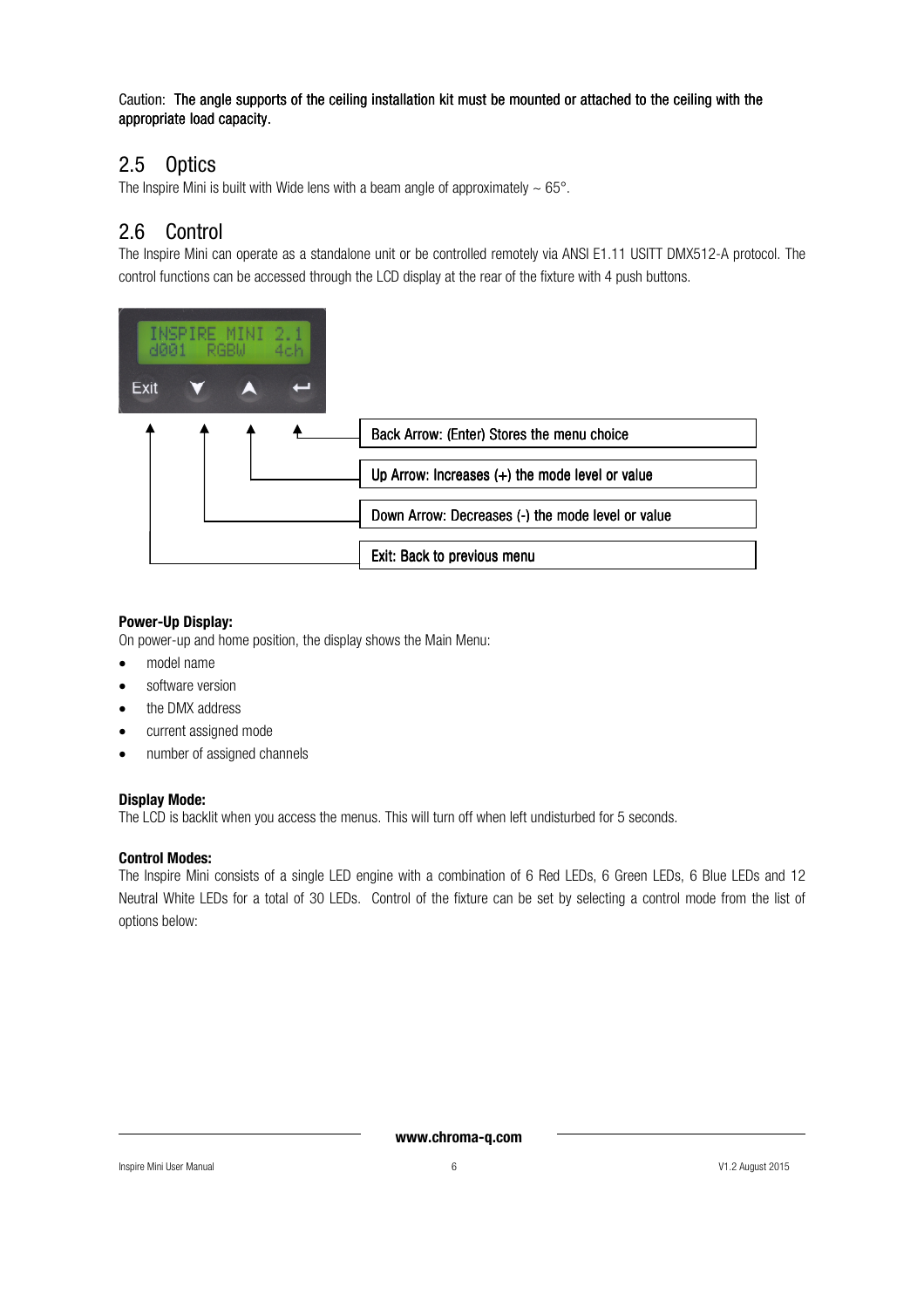| No. | <b>Display</b> | Ch | <b>Description</b>                                                           |
|-----|----------------|----|------------------------------------------------------------------------------|
|     | fxHSI          |    | $4x$ channels for Effects $+$ Hue, Saturation, Intensity                     |
| 2   | sRGBW          | 5  | 1 x Intensity Effects Channel + Red, Green, Blue, White                      |
| 3   | HSI            | 3  | Hue, Saturation & Intensity                                                  |
| 4   | RGBW           | 4  | Red, Green, Blue, White                                                      |
| 11  | Look sel       |    | Look Select (Effects engine, programmable presets and user programmed Looks) |
| 12  | Mastr StndAlon |    | Assigns the unit as Master in standalone operation                           |
| 13  | Slave StndAlon |    | Assigns the unit as Slave in standalone operation                            |

Internal FX engine: integrated in the software is an internal effects engine with variable parameters to create an unlimited amount of unique lighting effects.

#### Control Menu



- Use the Up and Down arrows to navigate the control menu options
- Press the **Back** arrow (Enter) to select a control menu option
- Press and hold the **Back** arrow (Enter) to save the setting
- Press Exit to return to the Main Menu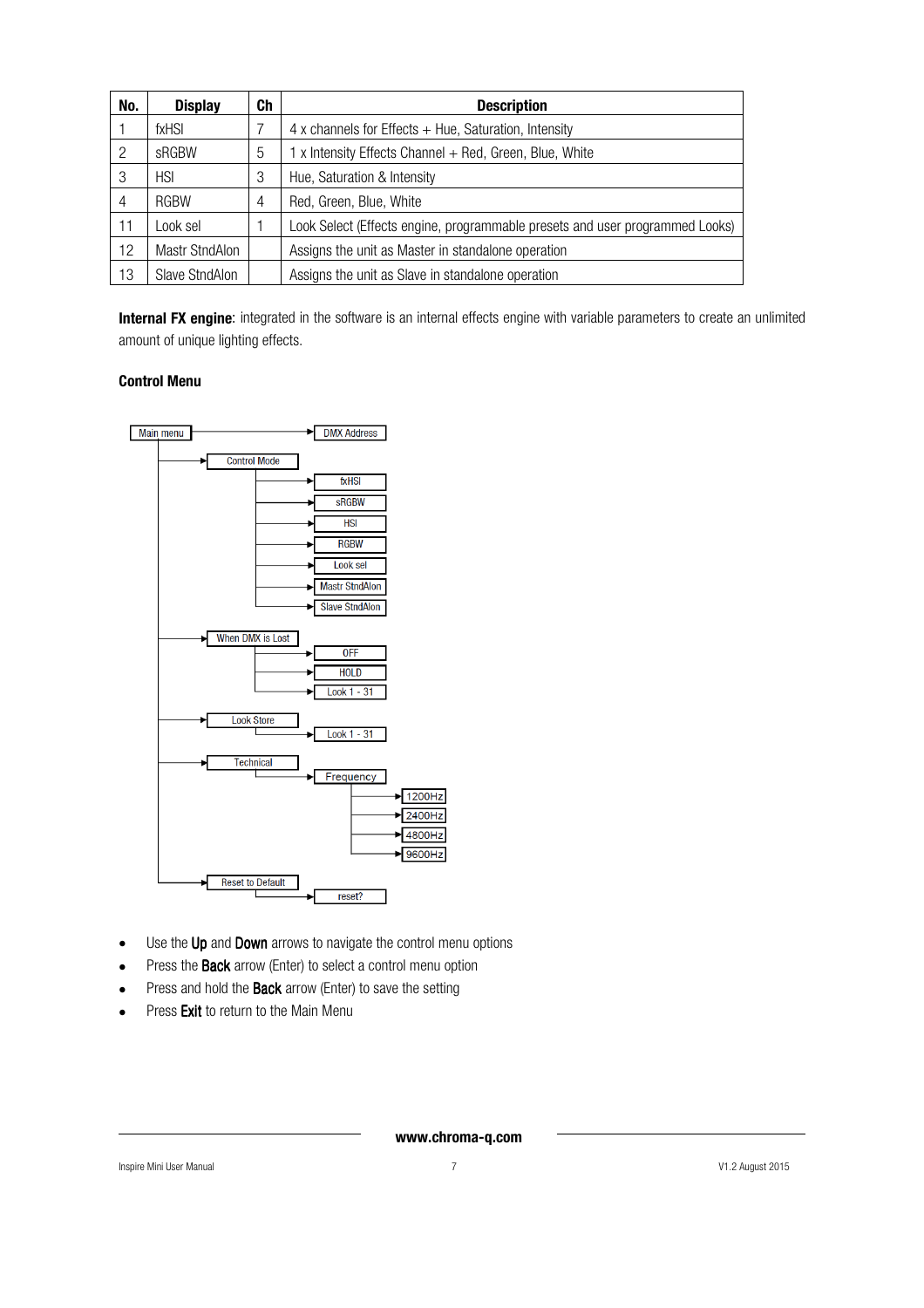#### Main Menu

The Main Menu displays:

- Model name
- Control software version
- DMX start address
- Control Mode
- Number of channels

#### DMX Address

To set the DMX start address,

- 1. From the Main Menu, press Enter
- 2. Press Up or Down to adjust DMX start address
- 3. Press Enter for 2 seconds to save and return to the Main Menu.

#### Control Mode

The Inspire Mini can be set to operate in 5 DMX controlled modes and 2 standalone modes. Refer to the list below for details.

To set the Control Mode,

- 1. From the Main Menu, press Up or Down to access the Control Mode
- 2. Press **Enter** and then Up or Down to select the mode
- 3. Press Enter for 2 seconds to save

The display returns to Control Mode and then the Main Menu.

| Mode           | <b>Display</b> | Сh | Description                                |
|----------------|----------------|----|--------------------------------------------|
|                | fxHSI          |    | 4 x Effects, Hue, Saturation, Intensity    |
| $\overline{2}$ | sRGBW          | 5  | Intensity Effects, Red, Green, Blue, White |
| 3              | HSI            | 3  | Hue, Saturation, Intensity                 |
| 4              | <b>RGBW</b>    | 4  | Red, Green, Blue, White                    |
| 11             | Look sel       |    | Look Select                                |
| 12             | Mastr StndAlon |    | Unit assigned as Standalone Master         |
| 13             | Slave StndAlon |    | Unit assigned as Standalone Slave          |

#### Control Mode - Software Version 2.1

#### When DMX is Lost  $\blacktriangleright$

If DMX is not detected, various output options can be selected:

| 0 <sub>FF</sub> | Fixture has no light output                               |
|-----------------|-----------------------------------------------------------|
| HOLD            | Fixture holds the last valid DMX state                    |
|                 | $\vert$ LOOK 01 - 31   Fixture snaps to the selected Look |

To set the option When DMX is Lost,

- 1. From the Main Menu, press Up or Down to access When DMX is Lost
- 2. Press Enter, then press Up or Down to select the option
- 3. Press Enter for 2 seconds to save

The display returns to When DMX is Lost and then the Main Menu.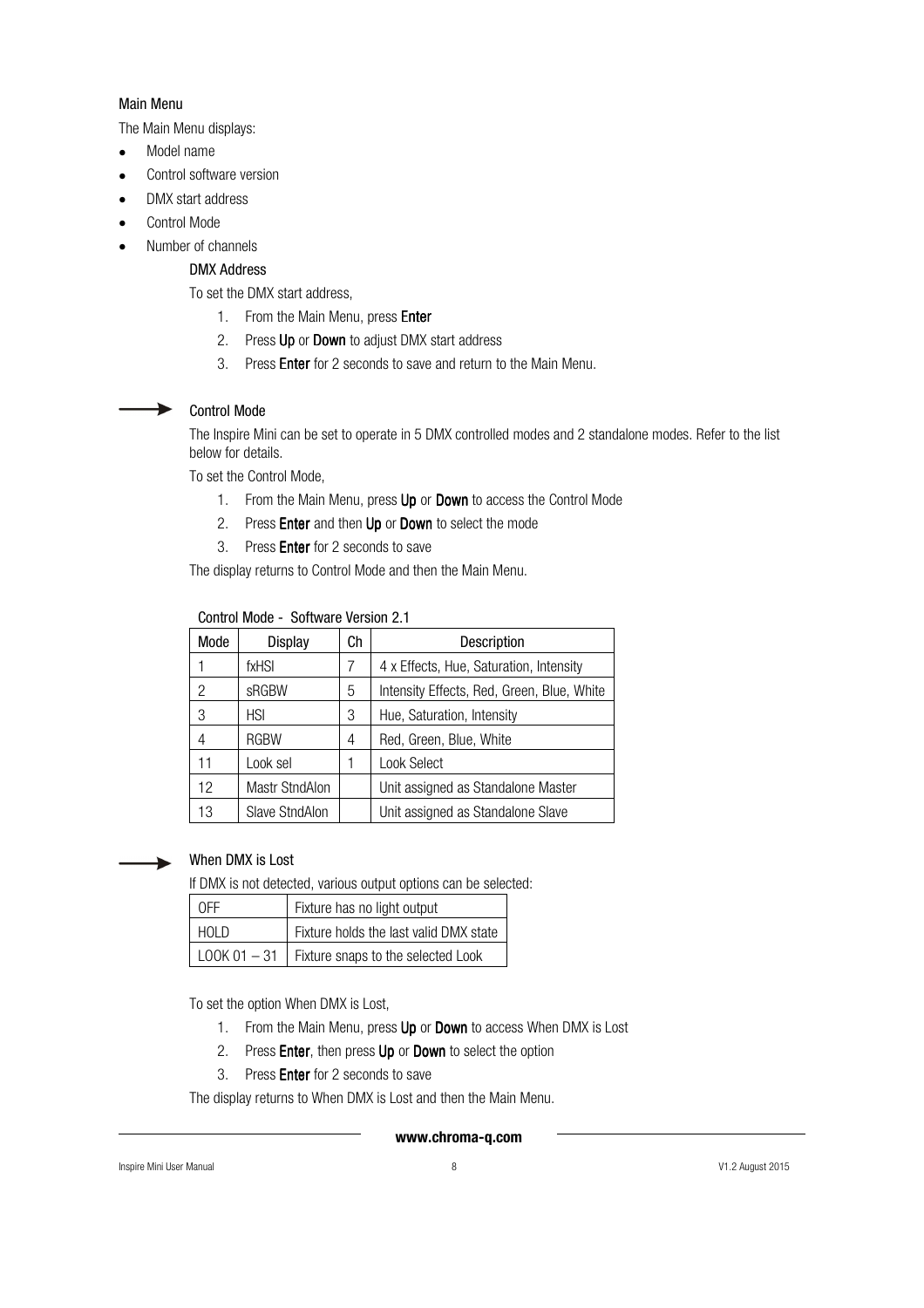#### Look Store

 $\rightarrow$ 

The Inspire Mini has 31 internal preset FX Looks for standalone operation, 1-23 are pre-programmed. To replay a Look in standalone operation,

- 1. From the Main Menu, press Up or Down to access Look Store
- 2. Press Enter, press Up or Down to select a Look
- 3. Press Enter for 2 seconds to save

The display returns to Look Store and then the Main Menu.

The fixture plays back the assigned Look.

To replay a Look with a DMX console,

- 1. From the Main Menu, press Up or Down to access Control Mode
- 2. Press Enter, then press Up or Down to select Look sel
- 3. Press Enter for 2 seconds to save
- 4. Use the external DMX console with the assigned DMX channel to playback the various looks stored. (1-31 looks in 1 single channel)

Note: DMX has priority over internal Looks

Recording user programmed Looks:

Looks can be recorded to the internal flash memory by users and will be preserved on power down. However, looks will be returned to default setting if Reset is performed. There are two ways to record a look:

#### Simple, with DMX console

- 1. Set the fixture to the desired Control Mode.
- 2. Use an external DMX console to adjust the channel levels and create the desired look or effect.
- 3. Press Up or Down to select Look Store
- 4. Press **Enter**, press Up or Down to select the Look number
- 5. Press Enter for 2 seconds to save the Look

#### Advanced, standalone (DMX is unplugged)

- 1. From the Main Menu, press Up or Down to select Look Store
- 2. Press **Enter**, then press **Up** or **Down** to select a Look
- 3. Press **Enter** to access the memory data. The data is presented as two numbers separated by a letter "c". The number to the left of the "c" is the channel number and to the right is the channel level. Pressing Up or Down up to the far end will show the Mode at which the selected Look was programmed.

Proceed to edit the Mode, the channels numbers and levels of a selected Look.

To edit the Mode of a selected Look:

- 1. From the Main Menu, press Up or Down to select Look Store
- 2. Press **Enter**, then press Up or Down to select a Look
- 3. Press **Enter** to access the memory data.
- 4. Press Up or Down up to the far end until Mode number is shown
- 5. Press Enter, then press Up or Down to adjust the Mode number
- 6. Press Enter to navigate back to the channel numbers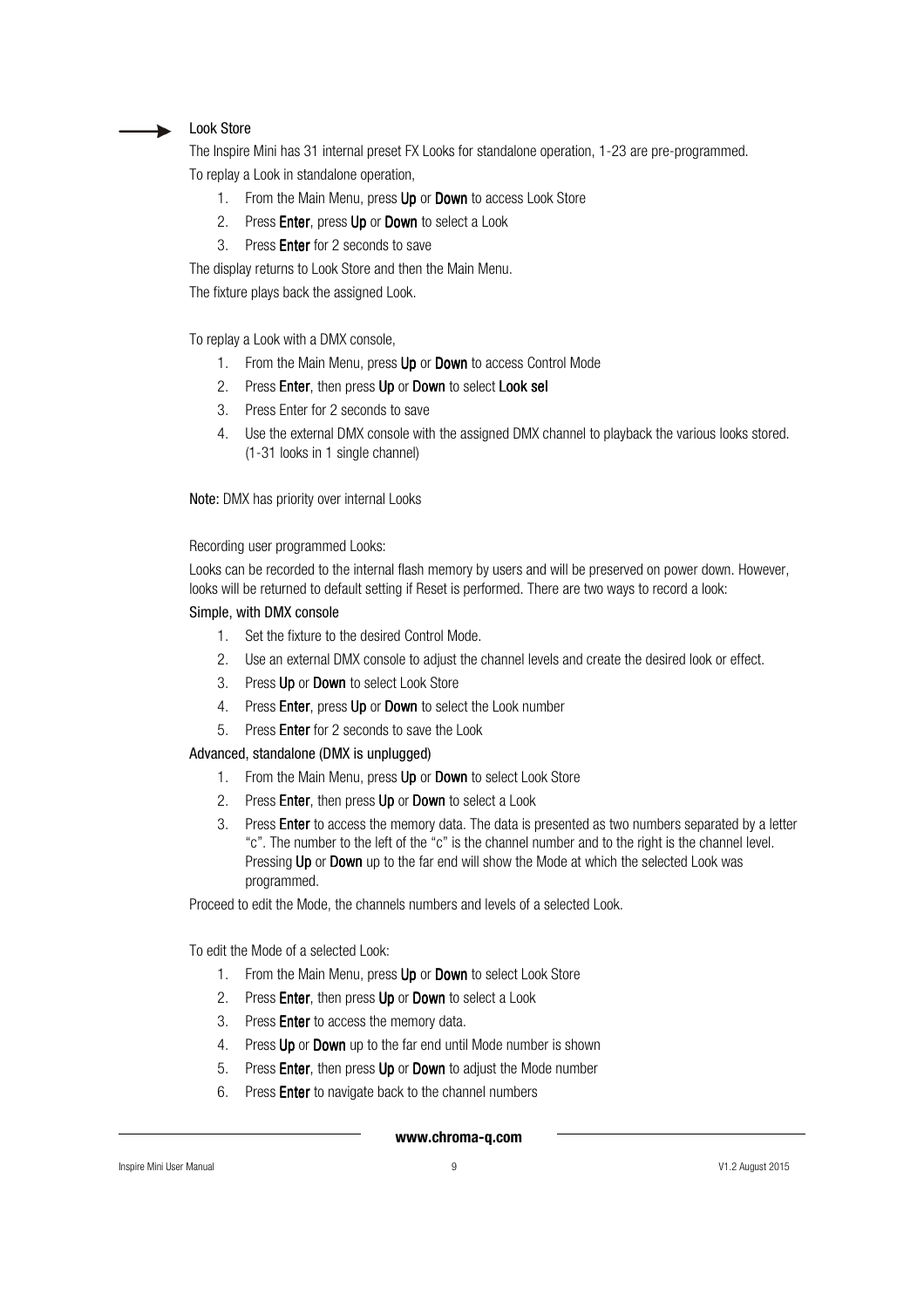7. When editing is complete, press Enter for 2 seconds to save

The modified Look will be stored in the selected Look Store number.

To edit the channel numbers and levels of a selected Look:

- 1. From the Main Menu, press Up or Down to select Look Store
- 2. Press **Enter**, then press Up or Down to select a Look
- 3. Press Enter to access the memory data.
- 4. Press Up or Down to select the channel number.
- 5. To edit the channel level, press Enter and Up or Down to adjust the level (shown as 0-255).
- 6. Press Enter to navigate back to the channel number.
- 7. When the desired effect is created press **Enter** for 2 seconds to save

The modified Look will be stored in the selected Look Store number.

#### **Technical**

In this mode, the frequency setting of the fixture can be changed. The Inspire Mini has four frequency settings available - 1200, 2400, 4800, 9600. This allows for the LED scan rate to be synchronised with the video camera and avoid a flickering effect.

To set the frequency,

- 1. From the Main Menu, press Up or Down to select Technical
- 2. Press Enter, then press Up or Down to select the Frequency
- 3. Press Enter for 2 seconds to save

The display returns to Technical and then the Main Menu.

Reset to Default

To reset the fixture to the factory default settings,

- 1. From the Main Menu, press Up or Down to select Reset to Default
- 2. Press **Enter**, display shows "reset?"
- 3. Press Enter and hold until display shows "resetting" and "done" when complete

The display returns to Reset to Default and then the Main Menu.

All control menu commands are reset to factory defaults:

| DMX address      | 001         |
|------------------|-------------|
| Control Mode     | <b>RGBW</b> |
| When DMX is Lost | <b>HOLD</b> |
| Look Store       | 01          |
| Frequency        | 1200        |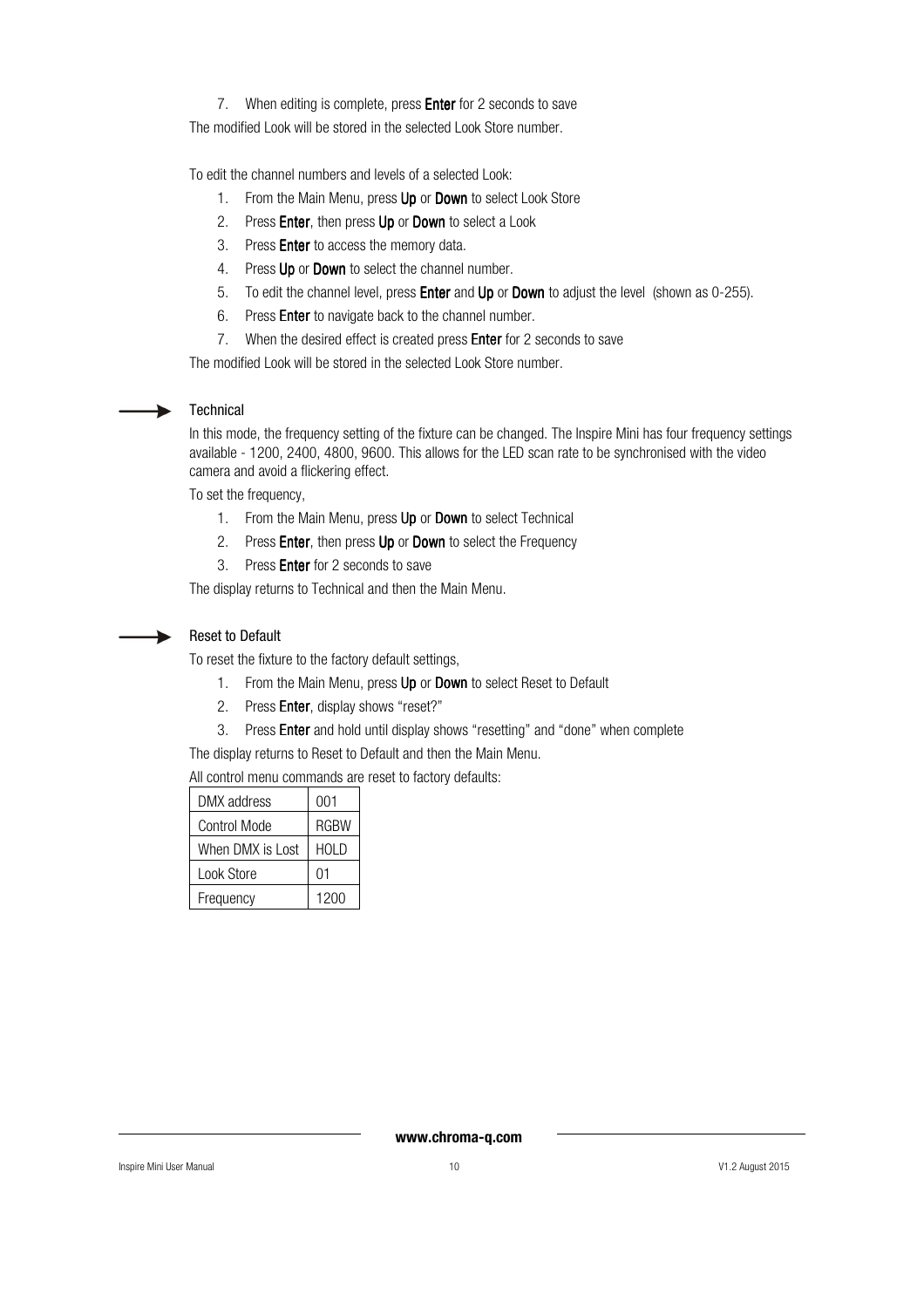# 2.7 DMX Protocol – Inspire Mini

DMX Personality Mode 1-2:

|                   | <b>Control Mode 1</b>                                                                                                                                                                                                                                           | <b>Control Mode 2</b>                                                                                                                                                                                                                                           |  |
|-------------------|-----------------------------------------------------------------------------------------------------------------------------------------------------------------------------------------------------------------------------------------------------------------|-----------------------------------------------------------------------------------------------------------------------------------------------------------------------------------------------------------------------------------------------------------------|--|
| Inspire Mini V2.1 | [7ch]                                                                                                                                                                                                                                                           | [5ch]                                                                                                                                                                                                                                                           |  |
|                   | fxHSI                                                                                                                                                                                                                                                           | sRGBW                                                                                                                                                                                                                                                           |  |
| Channel 1         | <b>Colour Speed</b><br>0-255 Variable speed of colour scrolling. Static<br>at 0 to max at 255.                                                                                                                                                                  | <b>Intensity Effects</b><br>0 Static<br>1-63 Fade on, fade off. Variable, 63 fastest<br>64-127 Fade on, snap off. Variable, 127 fastest<br>128-191 Snap on, fade off. Variable, 191<br>fastest<br>192-255 Snap on, snap off (strobe). Variable,<br>255 fastest. |  |
| Channel 2         | Colour Range<br>0 Full spectrum<br>1-255 Variable limit of spectrum for colour<br>scrolling. Single colour at 1, full spectrum at<br>255.                                                                                                                       | Red                                                                                                                                                                                                                                                             |  |
| Channel 3         | Colour Step<br>0-255 Variable control of smoothness of colour<br>scrolling. Smoothest at 0. Most coarse is at<br>250. Rate will vary with scrolling speed. 255<br>will override effects and switch to RGB.                                                      | Green                                                                                                                                                                                                                                                           |  |
| Channel 4         | <b>Intensity Effects</b><br>0 Static<br>1-63 Fade on, fade off. Variable, 63 fastest<br>64-127 Fade on, snap off. Variable, 127 fastest<br>128-191 Snap on, fade off. Variable, 191<br>fastest<br>192-255 Snap on, snap off (strobe). Variable,<br>255 fastest. | Blue                                                                                                                                                                                                                                                            |  |
| Channel 5         | Hue                                                                                                                                                                                                                                                             | White                                                                                                                                                                                                                                                           |  |
| Channel 6         | Saturation                                                                                                                                                                                                                                                      |                                                                                                                                                                                                                                                                 |  |
| Channel 7         | Intensity                                                                                                                                                                                                                                                       |                                                                                                                                                                                                                                                                 |  |
| Total             | 7 DMX channels                                                                                                                                                                                                                                                  | 5 DMX channels                                                                                                                                                                                                                                                  |  |

#### DMX Personality Mode 3-4:

|                   | Control Mode 3 | Control Mode 4 |
|-------------------|----------------|----------------|
| Inspire Mini V2.1 | [3ch]          | [4ch]          |
|                   | <b>HSI</b>     | RGBW           |
| Channel 1         | Hue            | Red            |
| Channel 2         | Saturation     | Green          |
| Channel 3         | Intensity      | Blue           |
| Channel 4         |                | White          |
| Total             | 3 DMX channels | 4 DMX channels |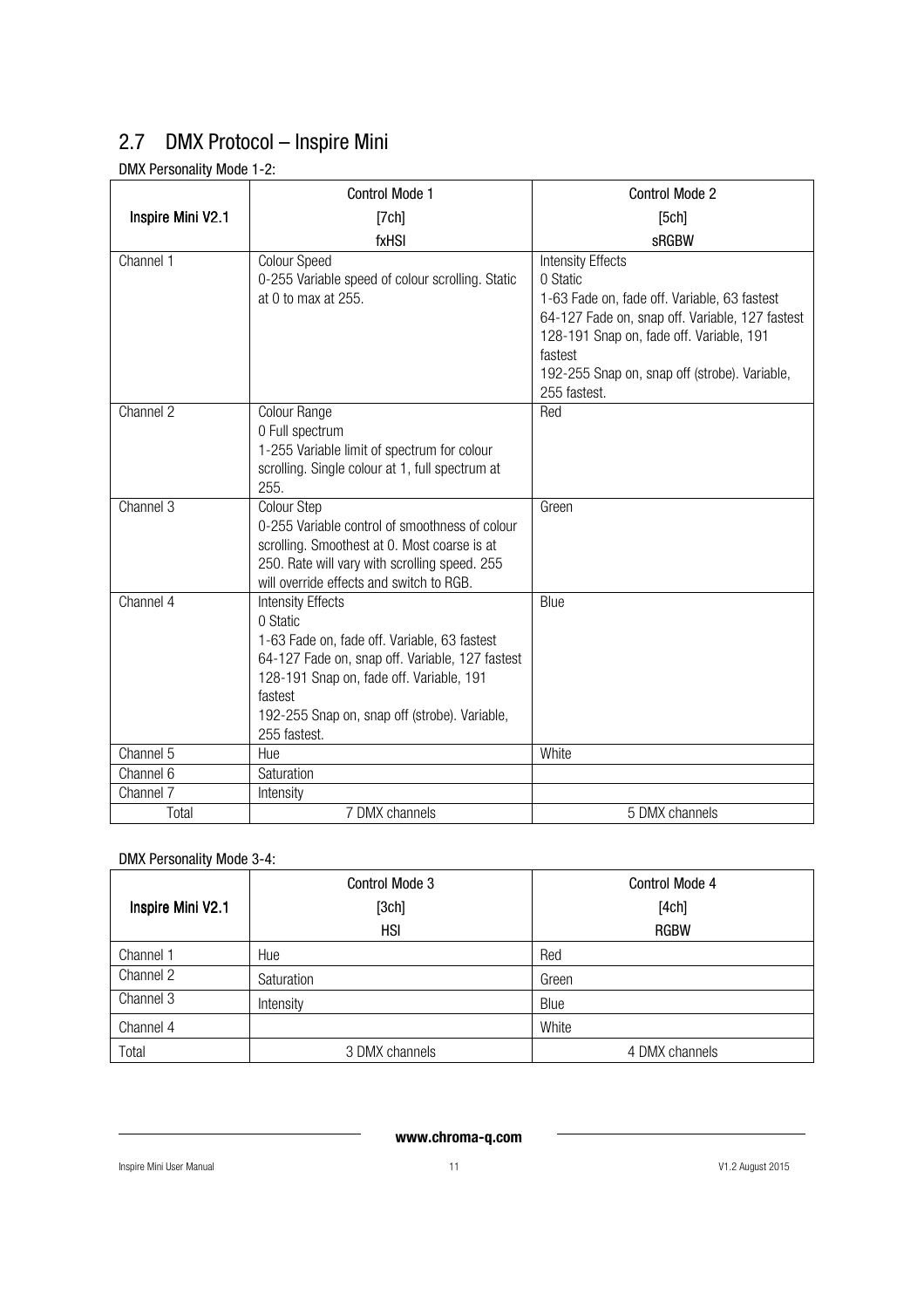DMX Personality Mode 11:

|                     | Mode 11                                            |                |                              |  |  |  |
|---------------------|----------------------------------------------------|----------------|------------------------------|--|--|--|
| <b>Inspire Mini</b> | [1ch]                                              |                |                              |  |  |  |
| V2.1                | <b>Look Select</b>                                 |                |                              |  |  |  |
| Channel 1           | Channel levels and the corresponding Look numbers: |                |                              |  |  |  |
|                     | Channel Level (%)                                  | Look           | Description                  |  |  |  |
|                     | $\mathbf 0$                                        | <b>OFF</b>     |                              |  |  |  |
|                     | $1 - 2$                                            | $\mathbf{1}$   | Full Colour Scroll (5 sec)   |  |  |  |
|                     | $3 - 5$                                            | $\overline{2}$ | Full Colour Scroll (10 sec)  |  |  |  |
|                     | $6 - 9$                                            | 3              | Full Colour Scroll (30 sec)  |  |  |  |
|                     | $10 - 11$                                          | $\overline{4}$ | Warm Colour Scroll (5 sec)   |  |  |  |
|                     | $12 - 15$                                          | 5              | Warm Colour Scroll (10 sec)  |  |  |  |
|                     | $16 - 19$                                          | $6\,$          | Warm Colour Scroll (30 sec)  |  |  |  |
|                     | $20 - 22$                                          | $\overline{7}$ | Cold Colour Scroll (5 sec)   |  |  |  |
|                     | $23 - 25$                                          | 8              | Cold Colour Scroll (10 sec)  |  |  |  |
|                     | $26 - 27$                                          | 9              | Color Colour Scroll (30 sec) |  |  |  |
|                     | 29-32                                              | 10             | <b>Red Full</b>              |  |  |  |
|                     | $33 - 35$                                          | 11             | Pink Full                    |  |  |  |
|                     | 36-38                                              | 12             | Orange Full                  |  |  |  |
|                     | 39-42                                              | 13             | Light Orange Full            |  |  |  |
|                     | 43-45                                              | 14             | Yellow Full                  |  |  |  |
|                     | 46-48                                              | 15             | Light Yellow Full            |  |  |  |
|                     | 49-51                                              | 16             | Green Full                   |  |  |  |
|                     | 52-54                                              | 17             | Light Green Full             |  |  |  |
|                     | 56-58                                              | 18             | Cyan Full                    |  |  |  |
|                     | 59-61                                              | 19             | Light Cyan Full              |  |  |  |
|                     | 62-64                                              | 20             | <b>Blue Full</b>             |  |  |  |
|                     | 65-68                                              | 21             | Light Blue Full              |  |  |  |
|                     | 69-71                                              | 22             | 3200 White                   |  |  |  |
|                     | 72-74                                              | 23             | 5600 White                   |  |  |  |
|                     | 75-78                                              | 24             | Empty                        |  |  |  |
|                     | 79-81                                              | 25             | Empty                        |  |  |  |
|                     | 83-85                                              | 26             | Empty                        |  |  |  |
|                     | 86-88                                              | 27             | Empty                        |  |  |  |
|                     | 89-91                                              | 28             | Empty                        |  |  |  |
|                     | 92-94                                              | 29             | Empty                        |  |  |  |
|                     | 95-97                                              | 30             | Empty                        |  |  |  |
|                     | 98-100                                             | 31             | Empty                        |  |  |  |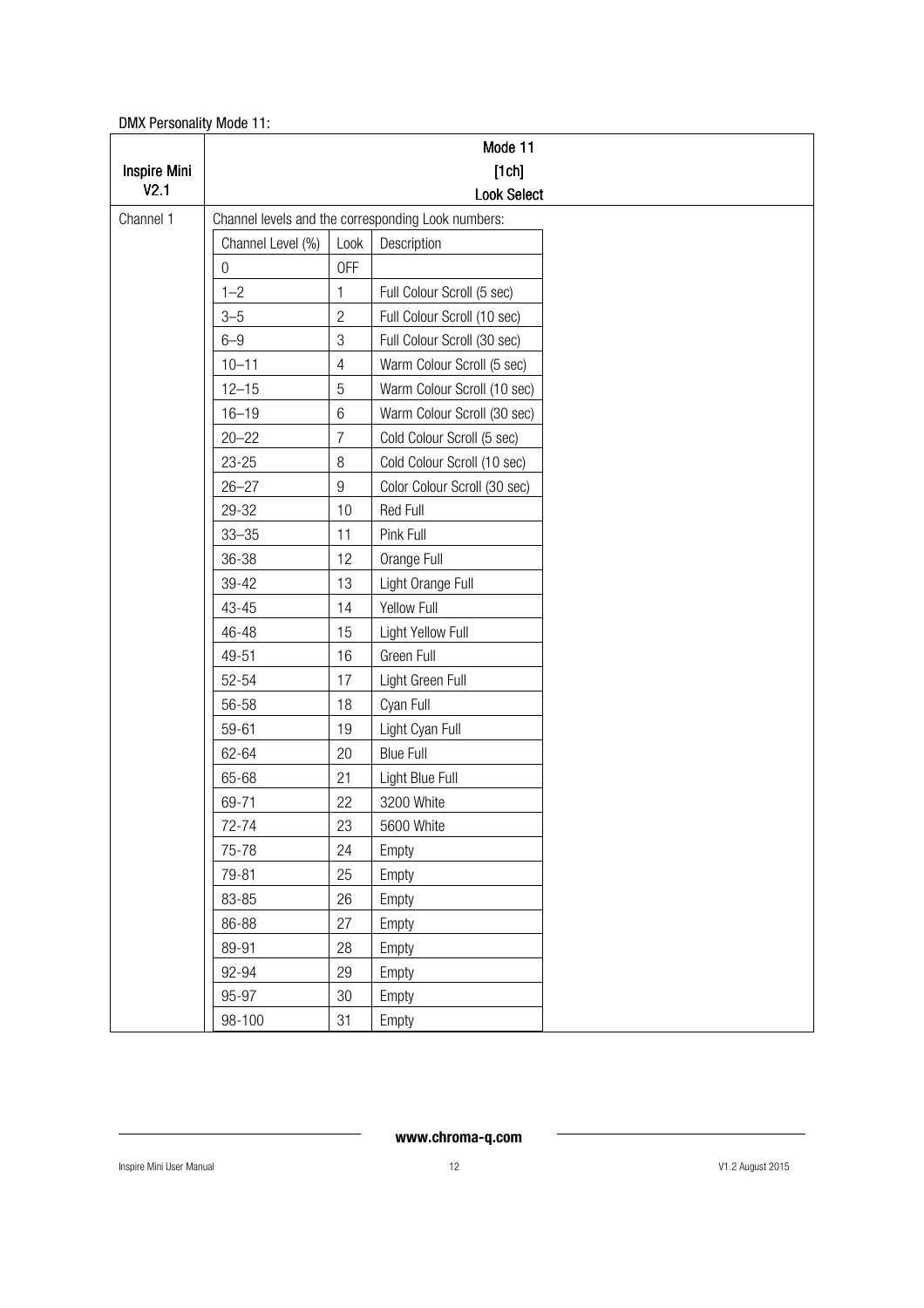# 2.8 Thermal Performance

The internal cooling system of the Inspire Mini is by convection and the fixture is built with automatic protection. The fixture's automatic protection reduces the output when the internal temperature reaches the maximum limit due to extreme ambient conditions.

# 3. Troubleshooting

Troubleshooting is a process of elimination. First, rule out the other field factors (i.e. bad connections, faulty cables and power supplies). For technical support and/or parts, please contact your selling dealer or the offices listed in this manual.

| Symptom                                  | Possible Cause                                                                                                                                                                                  | Solution                                                                                                        |
|------------------------------------------|-------------------------------------------------------------------------------------------------------------------------------------------------------------------------------------------------|-----------------------------------------------------------------------------------------------------------------|
| Fixture does not respond to DMX control. | Set to wrong or different DMX<br>$\bullet$<br>address.<br>Bad cable connecting DMX control<br>$\bullet$<br>and fixture.<br>Bad in/through connection between<br>$\bullet$<br>adjacent fixtures. | Check DMX address and Mode<br>$\bullet$<br>settings.<br>Check/replace DMX run from the<br>$\bullet$<br>console. |
| Low LED output.                          | Internal temperature is over the<br>limit.                                                                                                                                                      | Check area ventilation.                                                                                         |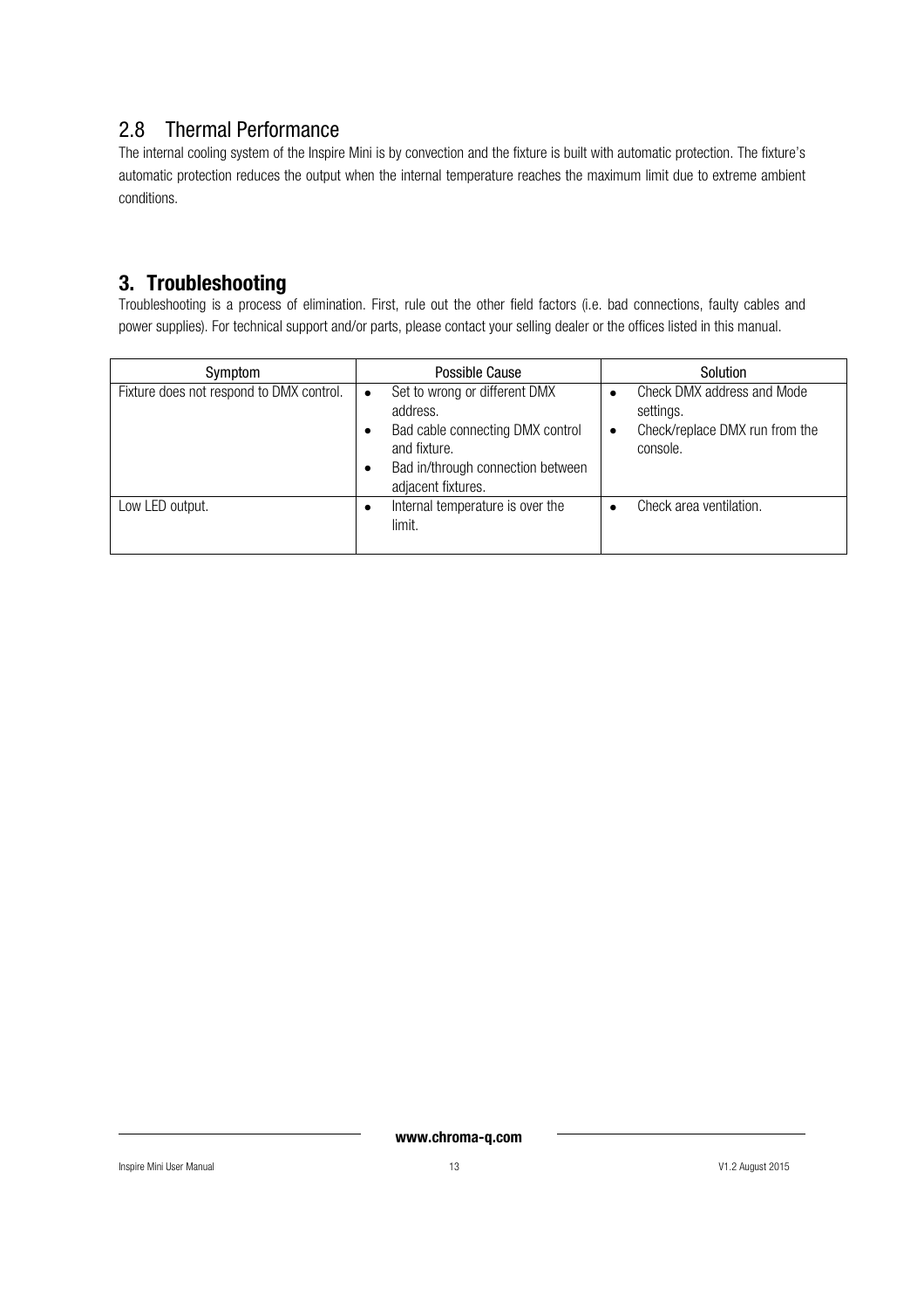# 4. Specification

### 4.1Technical Specifications

| Product Code                       | CHINMINIHLRGBWA                                                                          |  |  |  |
|------------------------------------|------------------------------------------------------------------------------------------|--|--|--|
| Net Dimensions**                   | 181mm x 251mm x 181mm / 7" x 10" x 7"                                                    |  |  |  |
| (Without Fixings - W x H x D)      |                                                                                          |  |  |  |
|                                    |                                                                                          |  |  |  |
| Net Weight (Without Fixings)       | 3 kg / 6.7 lbs.                                                                          |  |  |  |
| Shipping Dimensions (W x Hx D)     | 310mm x 390mm x 310mm / 12.25" x 15.5" x 12.25"                                          |  |  |  |
| Shipping Weight                    | 4.5kgs / 10lbs                                                                           |  |  |  |
| Power & Connections                |                                                                                          |  |  |  |
| Power Supply                       | Built-in                                                                                 |  |  |  |
| <b>Power Input Rating</b>          | 100-240V AC 50-60Hz 120VA                                                                |  |  |  |
| <b>Power Factor</b>                | .9                                                                                       |  |  |  |
| Power Consumption                  | 75W (Maximum); 2W (Stand-by)                                                             |  |  |  |
| <b>Typical Power &amp; Current</b> | Measurements done with all LEDs at maximum intensity. Measurements made at nominal       |  |  |  |
|                                    | voltage. Allow for a deviation of +/- 10%.                                               |  |  |  |
| Power connector In/Out             | PowerCon (Input only)                                                                    |  |  |  |
| Data Connectors In/Out             | XLR 5-pin                                                                                |  |  |  |
| <b>Control Protocol</b>            | ANSI E1.11 USITT DMX 512-A                                                               |  |  |  |
| Cooling System                     | Convection                                                                               |  |  |  |
| <b>Operating Temperature</b>       | 0°C to 40°C                                                                              |  |  |  |
| Construction                       | Anodised aluminium extrusion                                                             |  |  |  |
| Colour                             | Black / White                                                                            |  |  |  |
| <b>Built-In Hardware</b>           | Mounting bracket with 12.7mm/1/2" diameter hole                                          |  |  |  |
| <b>IP Rating</b>                   | <b>IP20</b>                                                                              |  |  |  |
| Approvals                          | CISPR 22:2008/EN55022:2010 & CISPR 24:2010/EN55024:2010, ICES-003:2012, FCC Part         |  |  |  |
|                                    | 15 Subpart B:2012,                                                                       |  |  |  |
|                                    | CSA C22.2 No. 160-M1983 (R2013), UL 1573:2003 (R2014), IEC 60598-2-17                    |  |  |  |
| Control & Photometric              |                                                                                          |  |  |  |
| <b>LED Engines</b>                 | 1                                                                                        |  |  |  |
| LEDs Per Engine                    | 12 x Neutral White $+6x$ RGB                                                             |  |  |  |
| <b>Total LEDs</b>                  | 30                                                                                       |  |  |  |
| <b>Control Modes</b>               | 7 channels fxHSI, 5 channels sRGBW, 3 channels HSI, 4 channels RGBW, 1 channel Look sel, |  |  |  |
|                                    | Mastr StndAlon, Slave StndAlon                                                           |  |  |  |
| Dimming Curve                      | Theatrical                                                                               |  |  |  |
| Variable Effects Engine            | Yes                                                                                      |  |  |  |
| <b>Effects Parameters</b>          | Colour speed, range, step, intensity effects                                             |  |  |  |
| Hot Lumen Output (Combined)        | 3010                                                                                     |  |  |  |
| Optics                             | Fully Homogenised                                                                        |  |  |  |
| Beam Angle                         | 65° (approx.)                                                                            |  |  |  |
| <b>Beam Distribution</b>           | Symmetrical direct illumination                                                          |  |  |  |
| CCT                                | Adjustable 1,000 - 10,000K                                                               |  |  |  |
| Colour Gamut                       | Performance enhanced                                                                     |  |  |  |
| <b>CRI</b>                         | 91                                                                                       |  |  |  |
| Lamp Life                          | L70 at 50,000 hours                                                                      |  |  |  |
|                                    |                                                                                          |  |  |  |

\*\*For exact measurements please refer to the line drawings below

 $\overline{\mathsf{CE}}$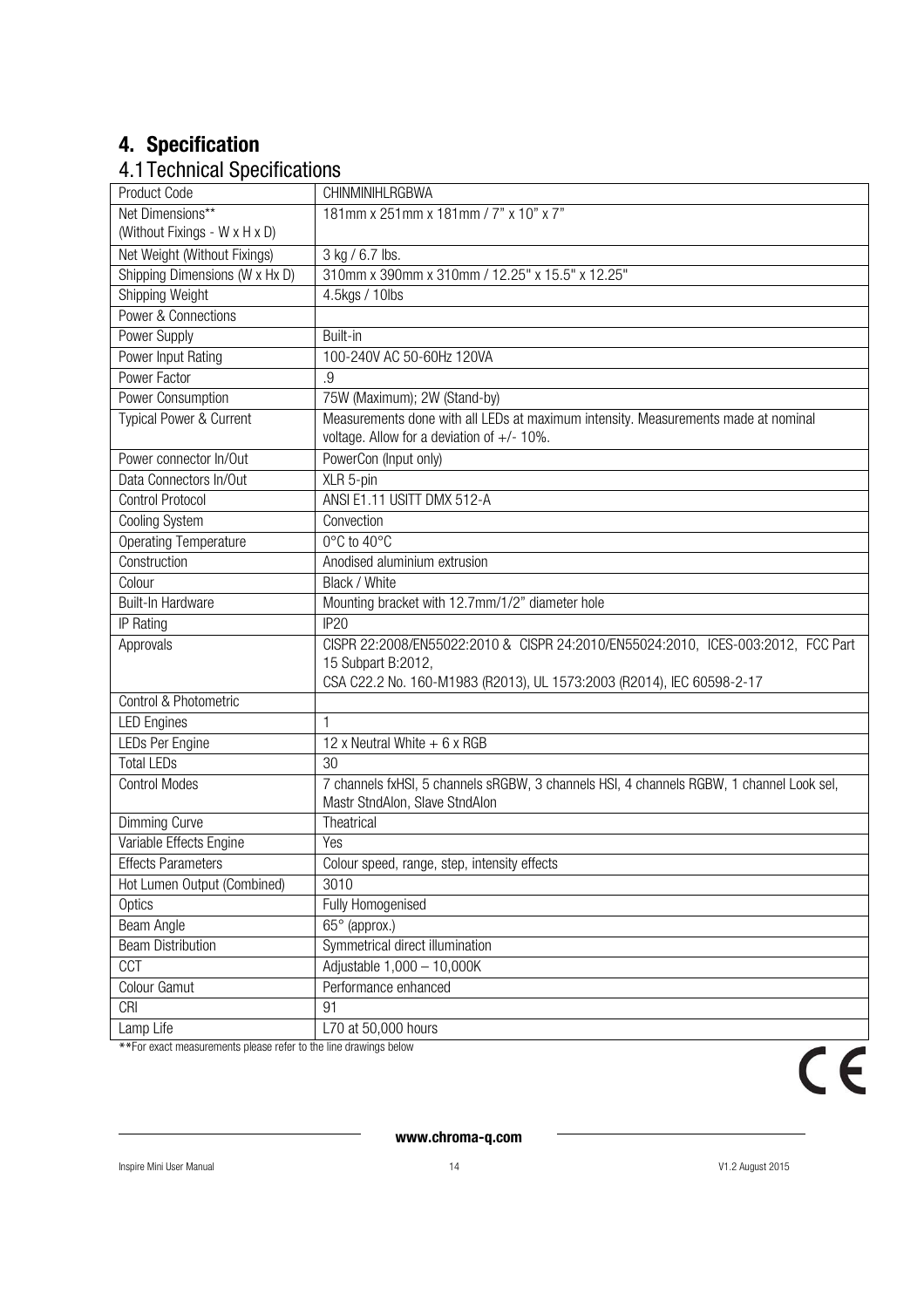# 4.2Drawings – Dimensions



# **CHROMA-Q INSPIRE MINI WIDE**



DISCLAIMER: Dimensions and lilustrative drawings contained herein are accurate to the company's<br>knowledge at the time of printing, however specifications are subject to change without notice

### 5. Maintenance

With care, the Inspire Mini requires little maintenance. However, as the unit is likely to be used in a stage environment we recommend periodical internal inspection and cleaning of any resulting dust and cracked oil residue.

Do not spray liquids on the front or rear panel. If the front enclosure requires cleaning, wipe with a mild detergent on a damp cloth.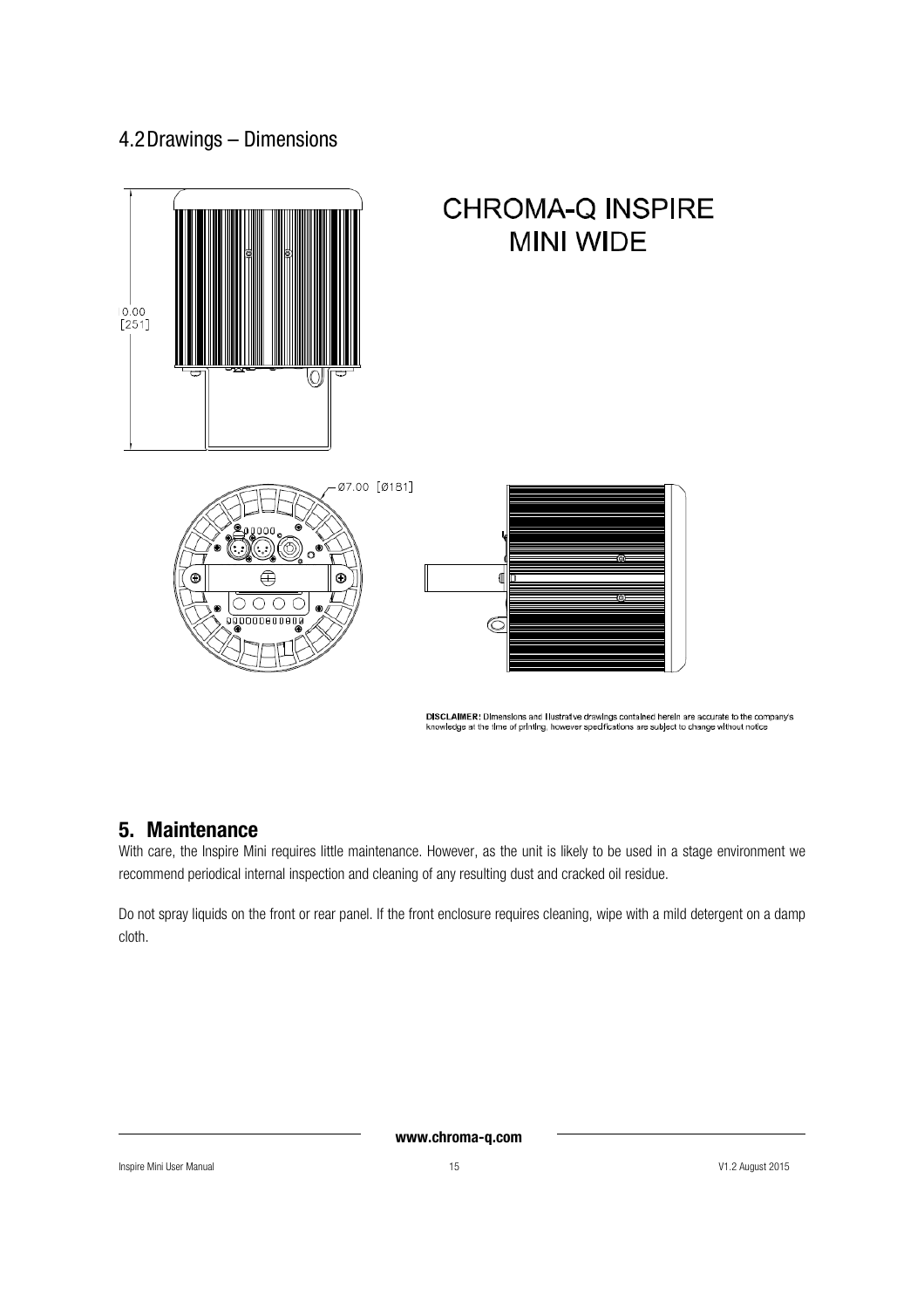# 6. Ceiling Installation Procedure

The Inspire Mini can be mounted onto the ceiling with the Inspire Ceiling Installation Kit. The Inspire Ceiling Installation Kit consists of the following items: (See drawing below with the reference numbers.)

| Ref No        | Name                                      | <b>Description</b>                                                           |
|---------------|-------------------------------------------|------------------------------------------------------------------------------|
|               | Trim Ring Inspire Black                   | A ring that holds and fastens the fixture in place (facing downwards)        |
|               |                                           | with 4 slots for fixture trim height adjustment                              |
| $\mathcal{D}$ | Bracket Hook                              | A bracket shaped with 2 hooks and built with $2 \times 1/4 - 20$ " pem nuts. |
|               |                                           | The 2 hooks are set on the edges of 2 extruded fins of the fixture.          |
|               |                                           | The Trim Ring is fastened on the 2 pem nuts of the Bracket Hook.             |
| 3             | T-Nut 1/4-20" Economy 15S                 | Nuts inserted into the extruded cavity between 2 extruded fins               |
| 4             | Angle support ceiling mounting            | 2 angle bars that are mounted onto the ceiling                               |
| 5             | Screw Flanged Button Socket 1/4-20 x 3/4" | Fastening screw                                                              |



#### Disclaimer:

- Installation should be carried out by an experienced professional. The instructions below are provided for information only.
- All work should be verified to meet Local and National Building Regulations, and Health and Safety Standards in particular.
- Ensure that the specified torque is applied to fasten the Trim Ring and Angle Supports.
- The Angle Supports of the Inspire fixture must be fastened to the ceiling with the appropriate load capacity.
- The use of a safety chain or other fall arrest cable is strongly recommended as per standard rigging practice.

www.chroma-q.com

Inspire Mini User Manual 16 V1.2 August 2015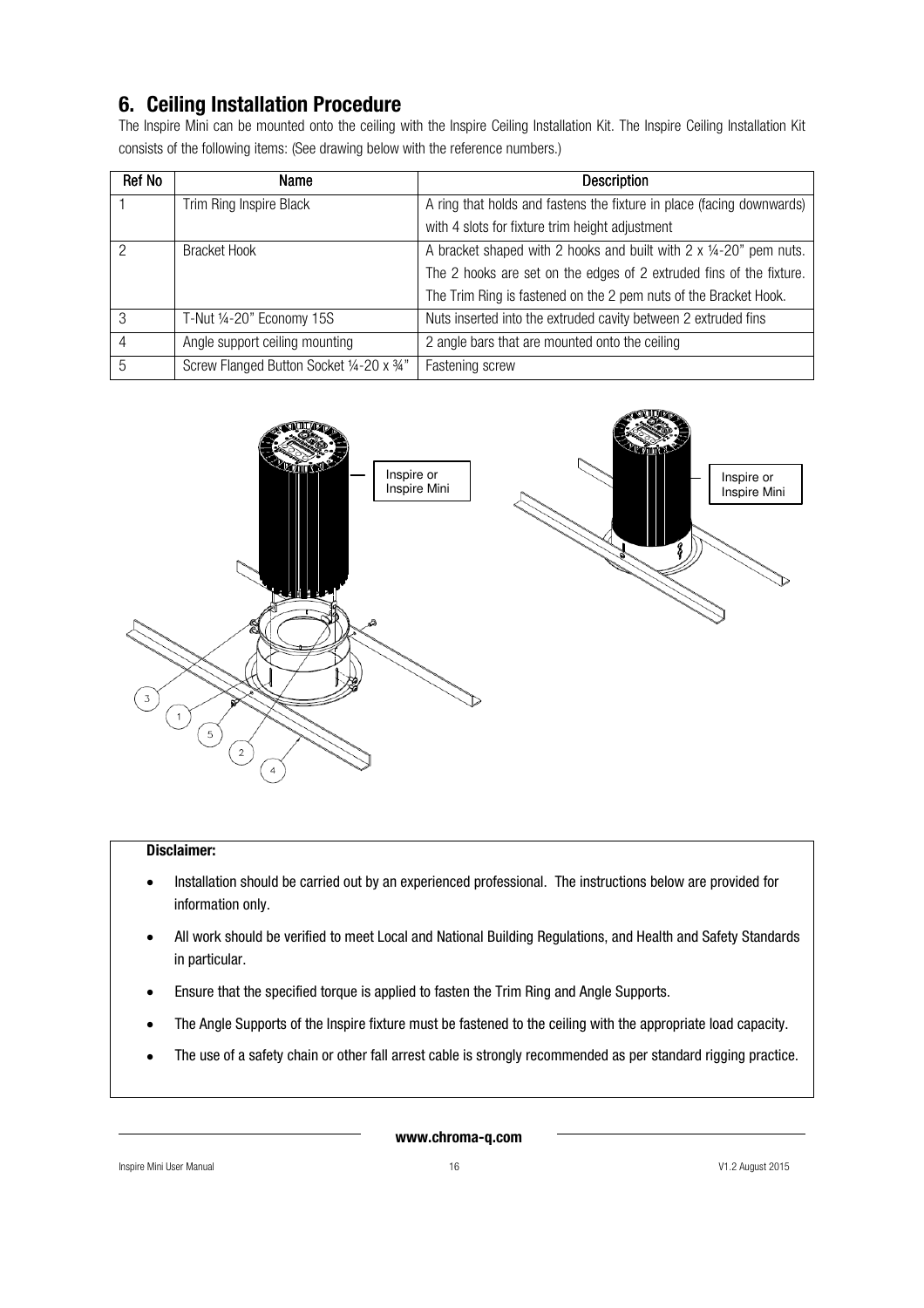# 6.1 Remove the Cap:

- Position the fixture lens side up. Ensure that the display screen at the rear/bottom is resting on a clean scratch-free surface and the female XLR-5 latch at the rear is not pressed.
- Unscrew the 2 x M3 FH screws at the front to remove the Cap.

# 6.2 Insert the 2 Bracket Hooks

- Insert and hook the 1st Bracket Hook to set onto the edges of 2 straight extruded fins (not curved).
- The threaded side of the Bracket Hook must be adjacent towards the external side of the enclosure.
- Insert and hook the 2nd Bracket Hook to set onto the edges of the 2 straight extruded fins (not curved) on the opposite side.





# 6.3 Attach the Angle Supports to the Trim Ring

- Attach the 1st angle support onto one side of the trim ring.
- Insert a flanged button head socket screw through the hole in the angle support into a trim ring slot and fasten a nut loosely.
- Attach the 2nd angle support onto the opposite side of the trim ring.
- Insert a flanged button head socket screw through the hole in the 2nd angle support into the opposite trim ring slot and fasten a nut loosely.

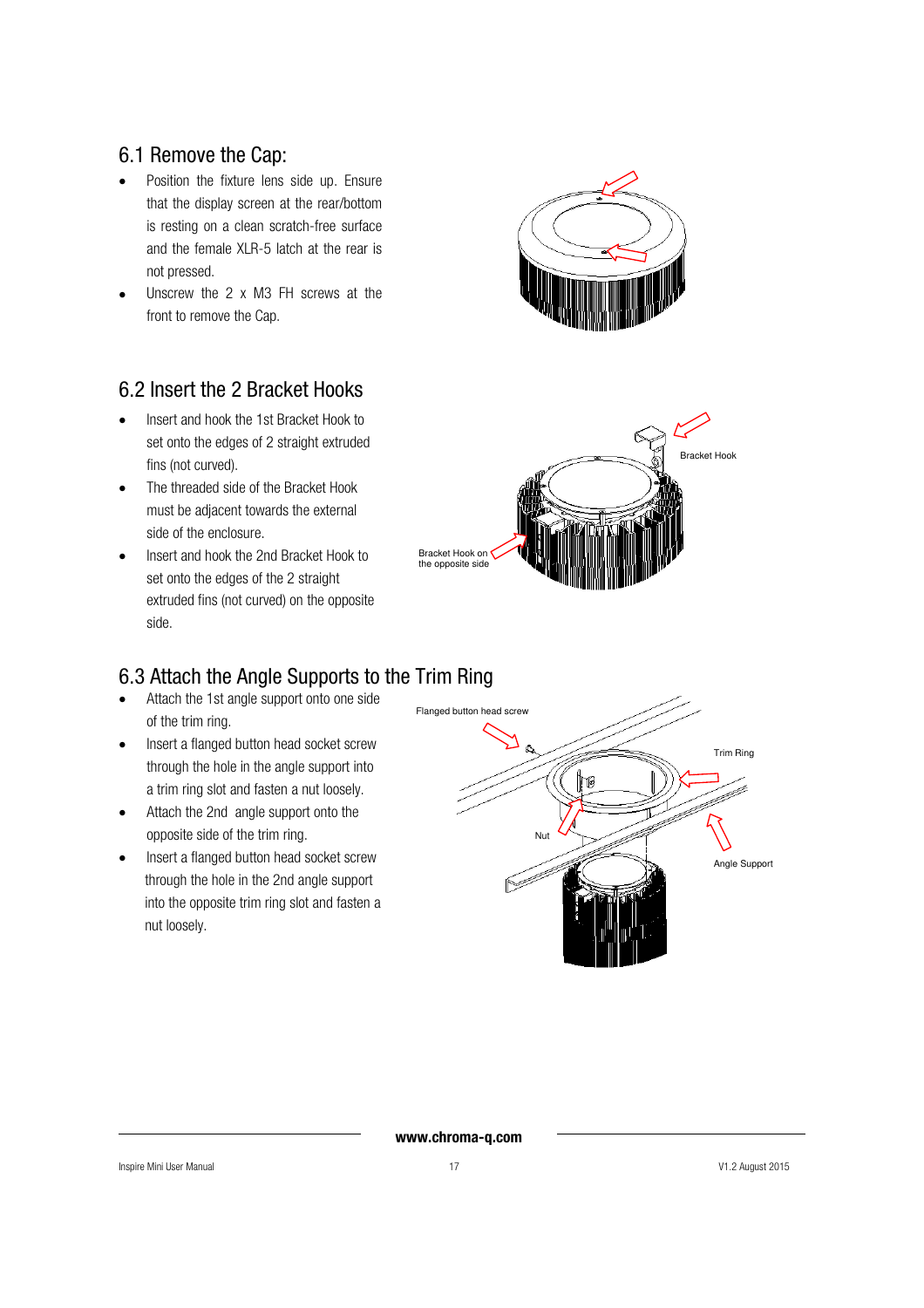# 6.4 Slide the Trim Ring and Angle Support assembly down onto the fixture

- Align the 2 empty slots of the trim ring to match the threads of the 2 bracket hooks on the fixture.
- Slide the trim ring down onto the fixture.
- Match the 2 empty trim ring slots to the bracket hook threads.
- Match and insert the 2 loosely fastened screw nuts into the slots between the fins.

# 6.5 Put the Cap back

• Put the cap back and fasten with 2 x M3 FH screws (5.5 in-lb torque).



# 6.6 Fasten the Trim Ring to the 2 Bracket Hooks on the fixture

• Adjust the trim height then fasten with the 4 flanged button socket screws and washers onto the 2 Bracket Hooks on both sides of the fixture.

Note:

Minimum torque for the ¼-20 in. flanged button socket screw is 48 in-lb.

# 6.7 Tighten the screws on the Angle Supports

• Tighten the loosely fastened flanged button socket screws on each of the angle supports.

Note:

Minimum suggested torque for the 1/4-20 in. flanged button socket screw is 48 in-lb.